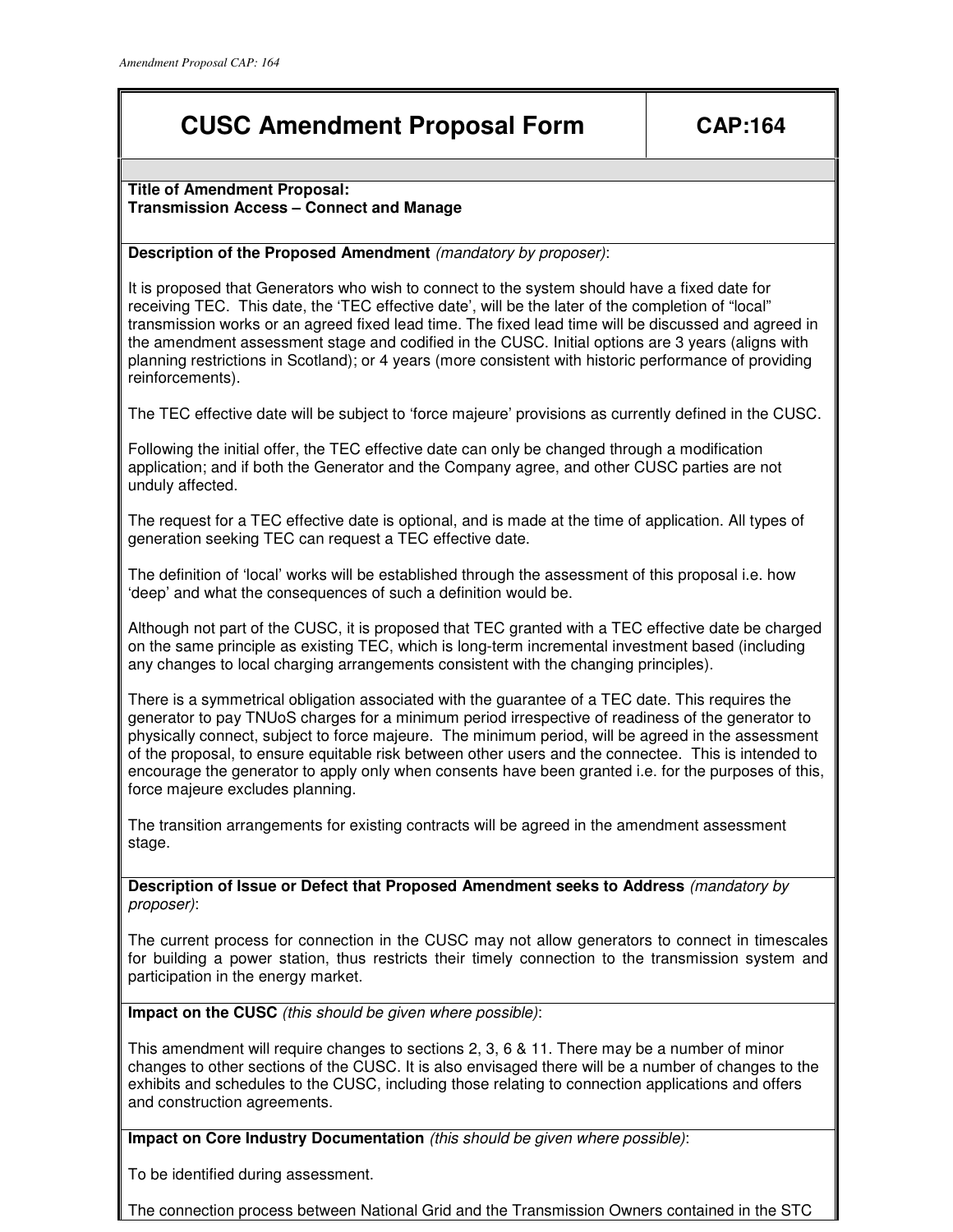and STCPs should be reviewed. In the short term, transition arrangements may be required to facilitate significant changes to the connection plan.

**Impact on Computer Systems and Processes used by CUSC Parties** (this should be given where possible):

None identified.

## **Details of any Related Modifications to Other Industry Codes** (where known):

Depending on the volume of constraints that are created through take up of early connection, a new constraint management processes may need to be developed. These may have a further impact on computing systems.

It is envisaged that transmission licensees may need to seek derogations for early connection from the Authority, further to this they would be required to review of the Security and Quality Supply Standard.

**Justification for Proposed Amendment with Reference to Applicable CUSC Objectives\*\***  (mandatory by proposer):

The proposed amendment would better facilitate the achievement of Applicable CUSC Objectives (a) and (b), the efficient discharge by the licensee of the obligations imposed upon it under the Acts and by the licence, and facilitating effective competition in generation and, by:

- $\circ$  Promoting the more efficient use of the transmission system through facilitating connection in advance of wider transmission works.
- $\circ$  Improving the signals for design of the transmission system by ensuring that only projects that are likely to connect within a defined timescales actually apply for connection.

| <b>Details of Proposer:</b><br>Organisation's Name:                                                            | <b>National Grid</b>                                                                      |
|----------------------------------------------------------------------------------------------------------------|-------------------------------------------------------------------------------------------|
| Capacity in which the Amendment is<br>being proposed:<br>(i.e. CUSC Party, BSC Party or<br>"energywatch")      | <b>CUSC Party</b>                                                                         |
| <b>Details of Proposer's Representative:</b><br>Name:<br>Organisation:<br>Telephone Number:<br>Email Address:  | <b>Patrick Hynes</b><br><b>National Grid</b><br>01926656319<br>Patrick.hynes@uk.ngrid.com |
| <b>Details of Representative's Alternate:</b><br>Name:<br>Organisation:<br>Telephone Number:<br>Email Address: | Duncan Burt<br><b>National Grid</b><br>01926656703<br>duncan.burt@uk.ngrid.com            |
| Attachments (Yes/No): No<br>If Yes, Title and No. of pages of each Attachment:                                 |                                                                                           |

### **Notes:**

1. Those wishing to propose an Amendment to the CUSC should do so by filling in this "Amendment Proposal Form" that is based on the provisions contained in Section 8.15 of the CUSC. The form seeks to ascertain details about the Amendment Proposal so that the Amendments Panel can